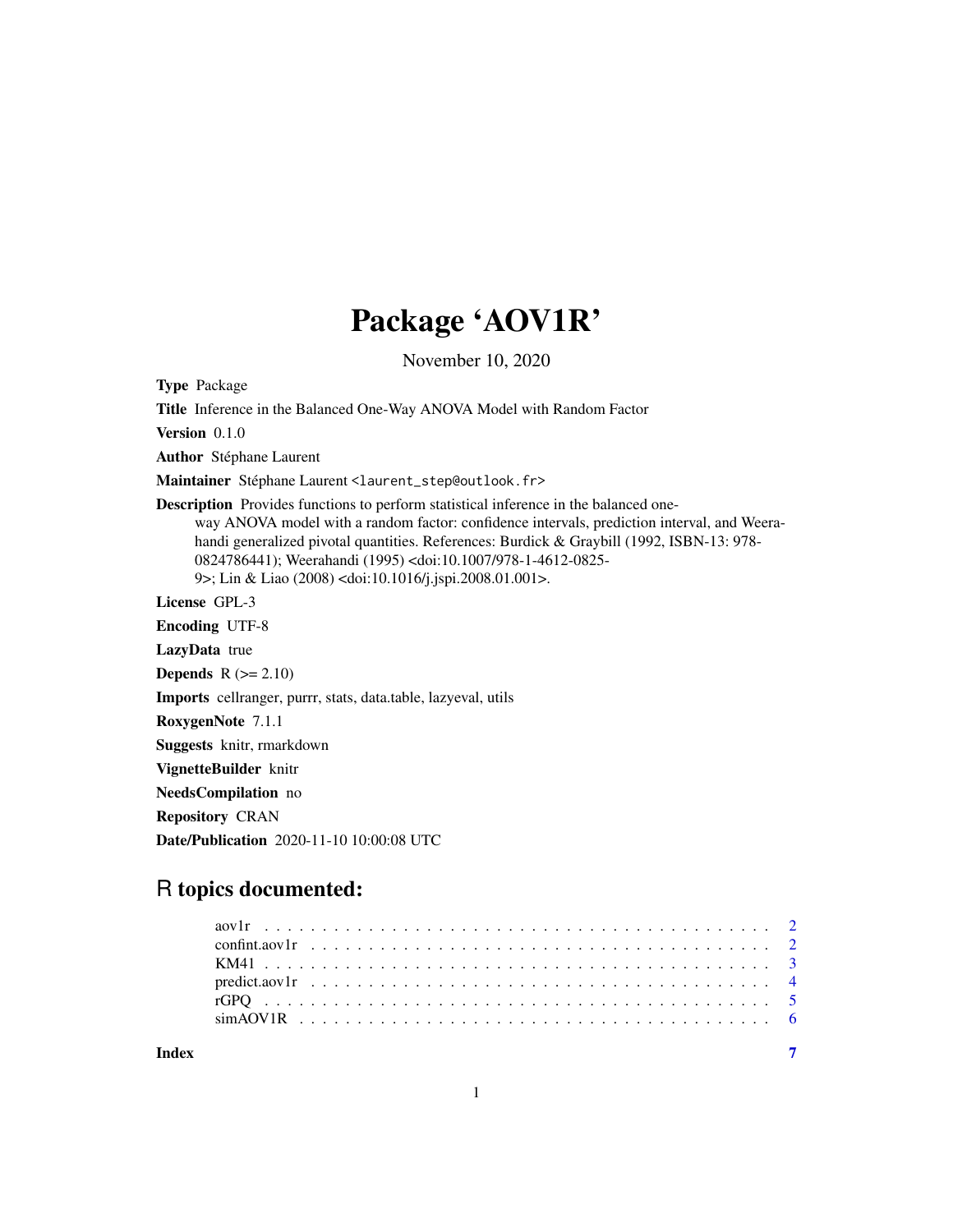<span id="page-1-1"></span><span id="page-1-0"></span>

#### Description

Fits a one-way random effect ANOVA model.

#### Usage

```
aov1r(formula, data = NULL)
## S3 method for class 'aov1r'
summary(object, ...)
## S3 method for class 'summary.aov1r'
print(x, \ldots)
```
## Arguments

| formula | a formula of the form $y \sim g$ roup           |
|---------|-------------------------------------------------|
| data    | optional dataframe                              |
| object  | an ao $v1r$ object (output of an ao $v1r$ call) |
|         | ignored                                         |
|         | output of summary                               |

## Value

aov1r returns an object of class aov1r;

#### Examples

```
dat <- simAOV1R(I=2, J=3, mu=10, sigmab=1, sigmaw=1)
fit <- aov1r(y ~ group, data=dat)
summary(fit)
```
confint.aov1r *Confidence intervals*

## Description

Confidence intervals for the one-way random effect ANOVA.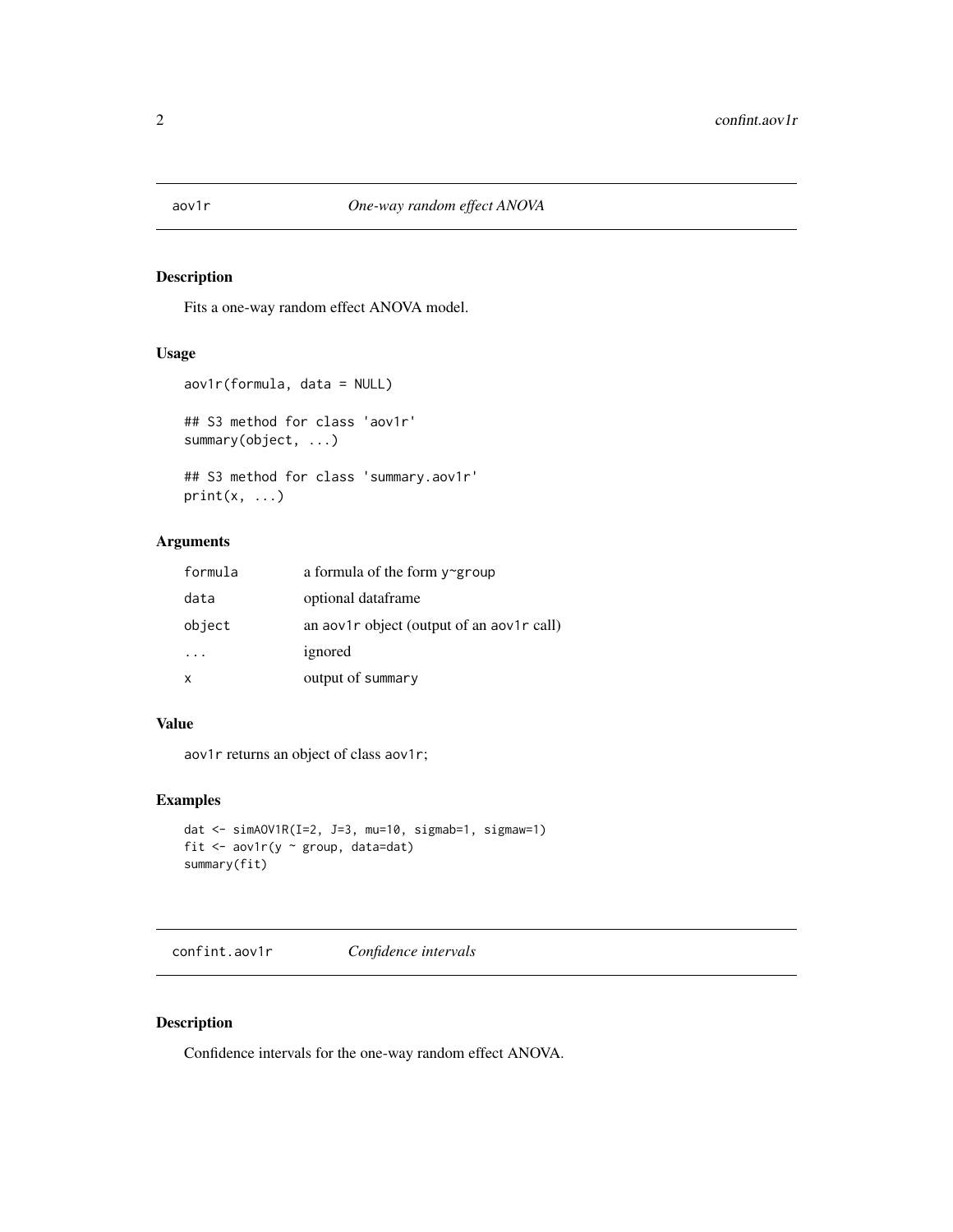#### <span id="page-2-0"></span> $KM41$  3

## Usage

```
## S3 method for class 'aov1r'
confint(object, parm, level = 0.95, SDS = TRUE, ...)## S3 method for class 'confint.aov1r'
print(x, \ldots)
```
## Arguments

| object                    | an output of aov1r                                                                                      |
|---------------------------|---------------------------------------------------------------------------------------------------------|
| parm                      | ignored                                                                                                 |
| level                     | confidence level                                                                                        |
| <b>SDs</b>                | logical, whether to return confidence intervals about the standard deviations or<br>about the variances |
| $\ddotsc$                 | ignored                                                                                                 |
| $\boldsymbol{\mathsf{x}}$ | an output of confint applied to an aov1r object                                                         |

## Value

A dataframe providing the bounds of the confidence intervals.

#### References

Richard K. Burdick, Franklin. A. Graybill. *Confidence Intervals on Variance Components*. CRC Press; 1st edition (1992). ISBN-13: 978-0824786441.

#### Examples

```
dat <- simAOV1R(I=2, J=3, mu=10, sigmab=1, sigmaw=1)
fit \leq aov1r(y \sim group, data=dat)
confint(fit)
```
KM41 *Krishnamoorthy & Mathew's example 4.1*

## Description

The dataset used in Krishnammorthy & Mathew's example 4.1.

#### Usage

data(KM41)

#### Format

A data frame with 25 rows and 2 columns.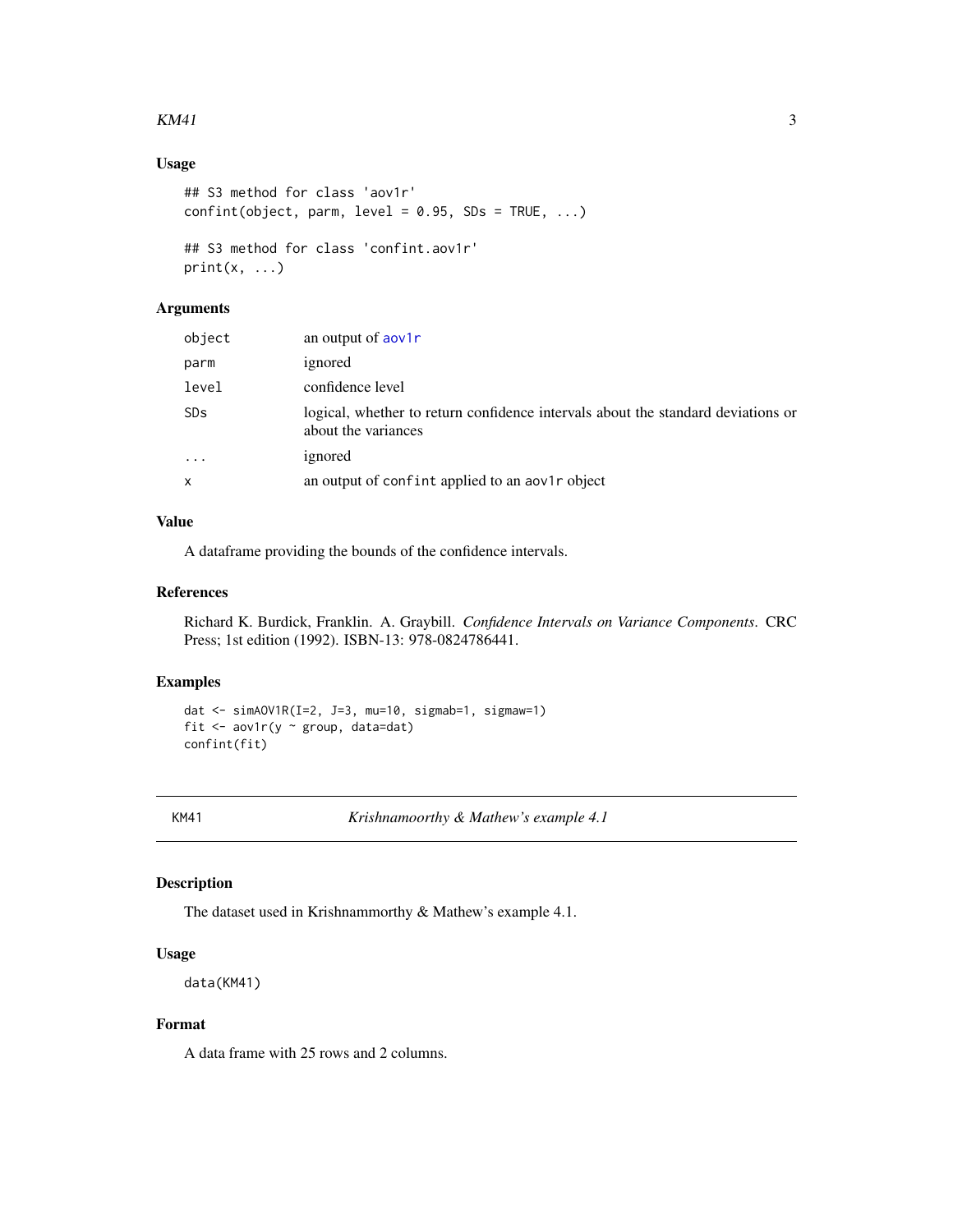## References

Krishnamoorthy and Mathew, Statistical Tolerance Regions, Wiley 2009.

#### Examples

```
data(KM41)
str(KM41)
table(KM41$Batch)
```
predict.aov1r *Prediction interval for one-way random effect ANOVA*

#### Description

Prediction interval for the one-way random effect ANOVA model, based on a Satterthwaite approximation of the degrees of freedom.

#### Usage

```
## S3 method for class 'aov1r'
predict(object, level = 0.95, ...)
```
#### Arguments

| object | an output of aov1r |
|--------|--------------------|
| level  | confidence level   |
| .      | ignored            |

## Value

A vector of length two, the bounds of the prediction interval.

## References

T. Y. Lin, C. T. Liao. *Prediction intervals for general balanced linear random models*. Journal of Statistical Planning and Inference 138 (2008), 3164 – 3175. <doi:10.1016/j.jspi.2008.01.001>

## Examples

```
dat <- simAOV1R(I=2, J=3, mu=10, sigmab=1, sigmaw=1)
fit <- aov1r(y ~ group, data=dat)
predict(fit)
```
<span id="page-3-0"></span>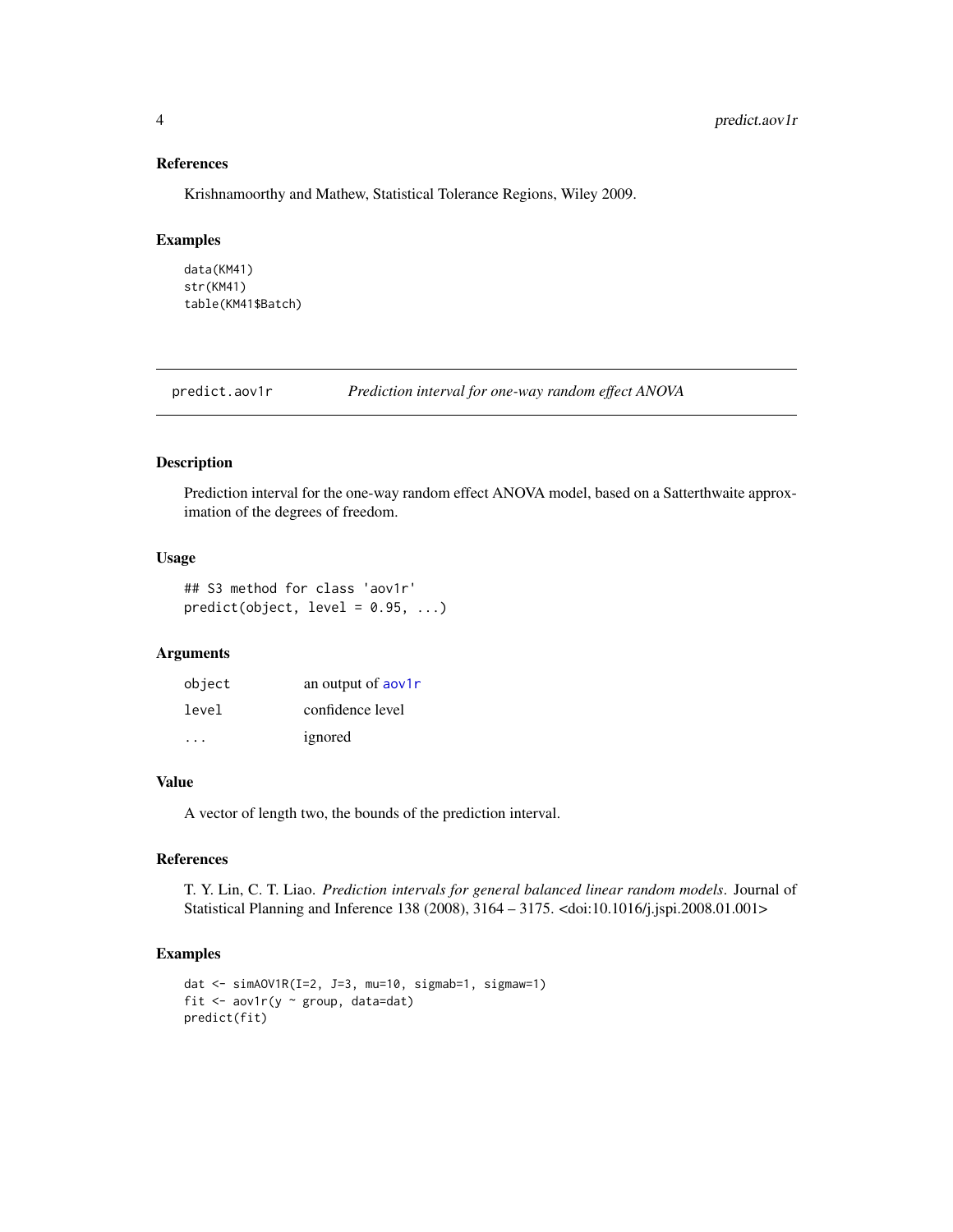<span id="page-4-0"></span>

#### Description

Simulates from the generalized pivotal quantities.

#### Usage

rGPQ(fit, n = 10000)

#### Arguments

| fit | an aov1r object       |
|-----|-----------------------|
| n   | number of simulations |

#### Value

The simulations in a dataframe.

#### References

Samaradasa Weerahandi. *Exact Statistical Methods for Data Analysis*. Springer, New York, NY (1995). <doi:10.1007/978-1-4612-0825-9>

#### Examples

```
dat <- simAOV1R(I=20, J=5, mu=10, sigmab=1, sigmaw=1)
fit \leq aov1r(y \sim group, data=dat)
nsims <- 20000
pivsims <- rGPQ(fit, nsims)
pivsims$GPQ_sigma2tot <- pivsims$GPQ_sigma2b + pivsims$GPQ_sigma2w
# Generalized confidence intervals:
lapply(pivsims, quantile, probs = c(0.025, 0.975))
# compare with the frequentist confidence intervals:
confint(fit, SDs = FALSE)
# Generalized prediction interval:
with(
  pivsims,
  quantile(rnorm(nsims, GPQ_mu, sqrt(GPQ_sigma2tot)),
           probs = c(0.025, 0.975))
)
# compare with the frequentist prediction interval:
predict(fit)
```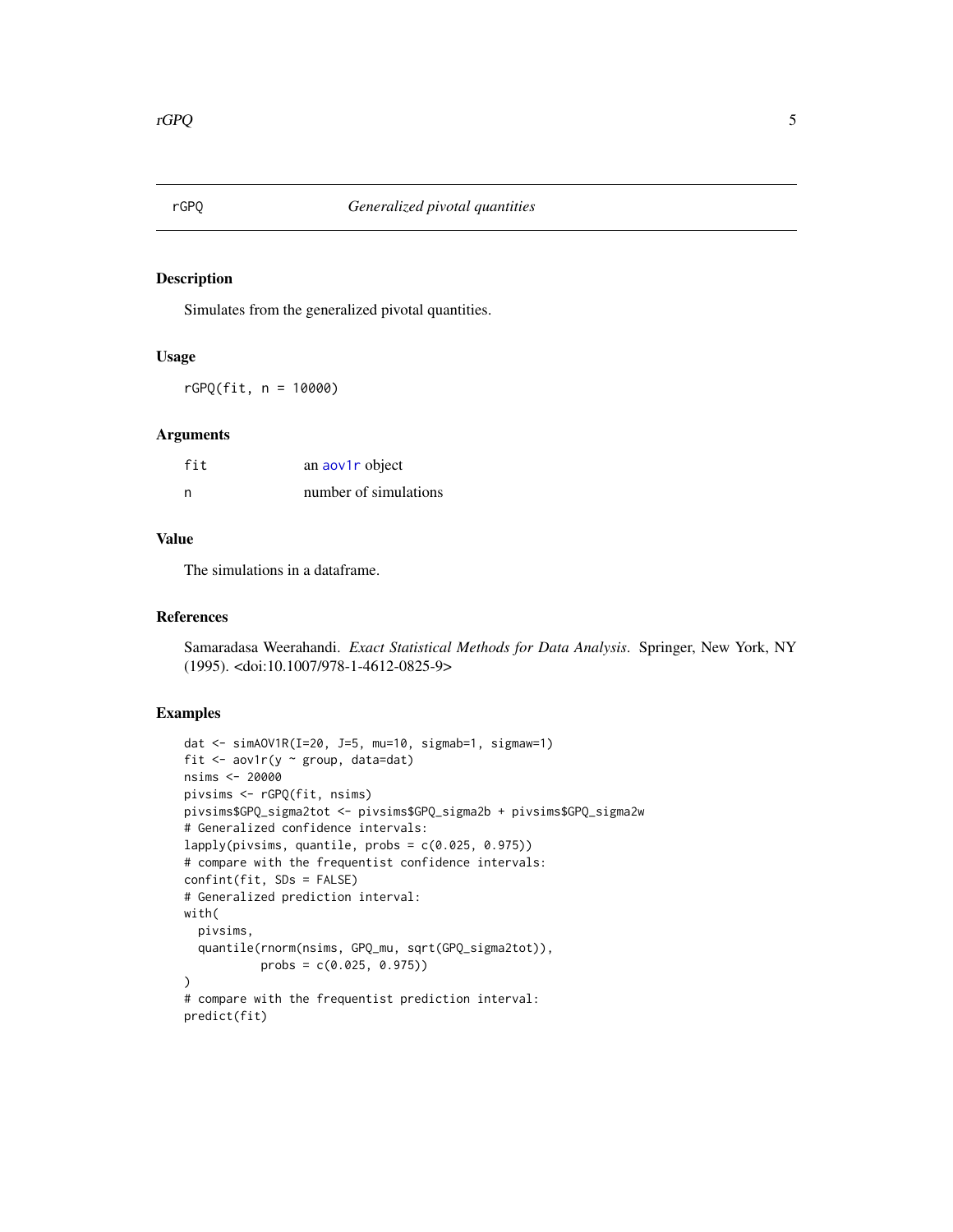<span id="page-5-0"></span>

## Description

Simulates a balanced one-way random effect ANOVA model.

## Usage

simAOV1R(I, J, mu, sigmab, sigmaw)

## Arguments

|        | integer, number of groups                       |
|--------|-------------------------------------------------|
|        | integer, number of replicates per group         |
| mu     | numeric, overall mean                           |
| sigmab | positive number, the between standard deviation |
| sigmaw | positive number, the within standard deviation  |

## Value

A dataframe.

## Examples

simAOV1R(I=2, J=3, mu=10, sigmab=1, sigmaw=1)